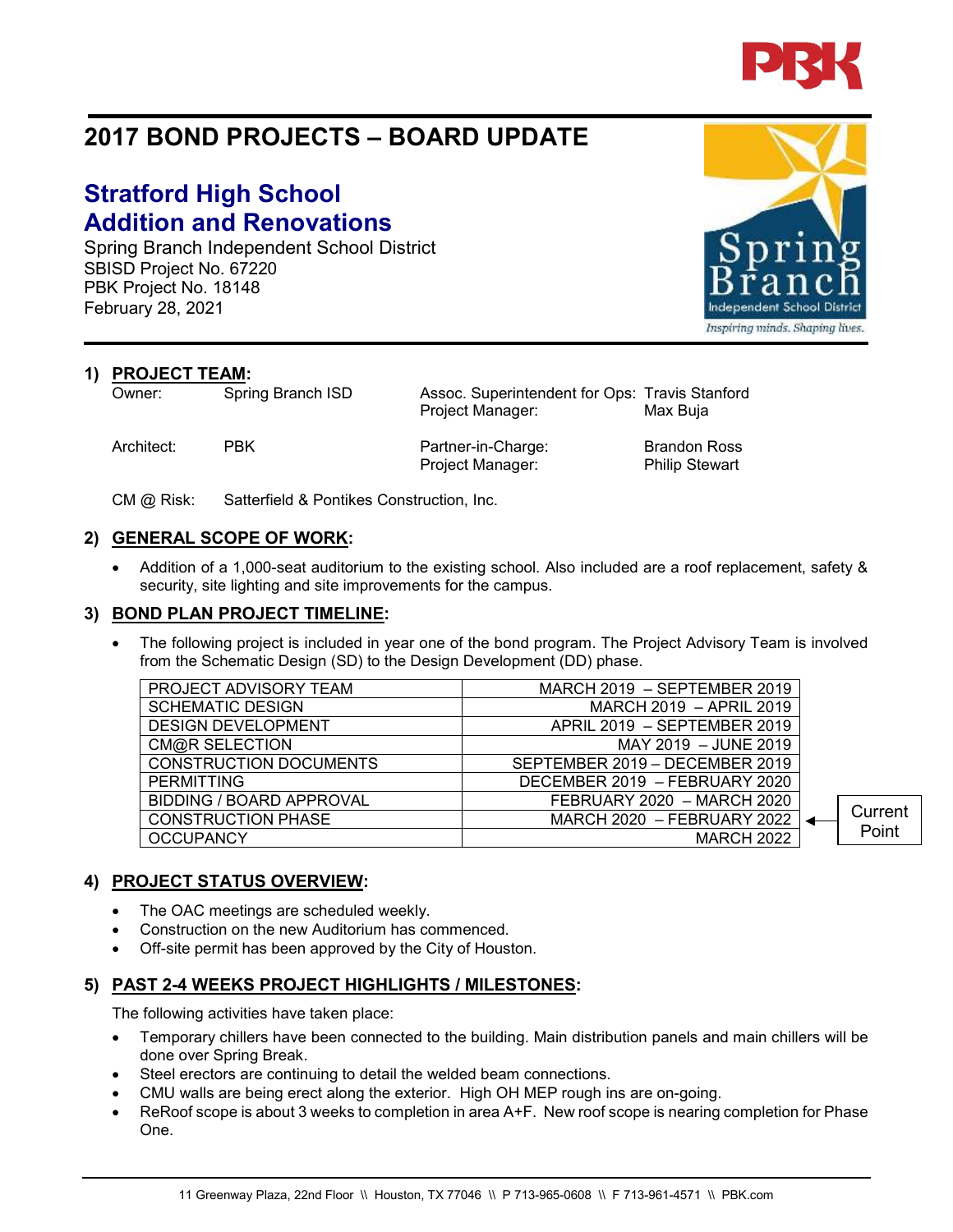

## **6) NEXT 2-4 WEEKS PROJECT HIGHLIGHTS / MILESTONES:**

- Steel is on-going with miscellaneous items. Lobby monumental stairs have been started.
- New Roof at lobby right now, insulating first then blocking. Canopy tie-in to existing building forthcoming.
- ReRoof Finishing up Area A then moving on to Gym Area.
- Exterior CMU on going with 8" progressing at stage, stage proscenium wall, dimmer rack, and mech mezzanine roof. B.2 is completed. Veneer is on site, working on 2-course for water proofing and flashing.

# **7) PHOTOGRAPHS:**



Auditorium Front Entry Rendering